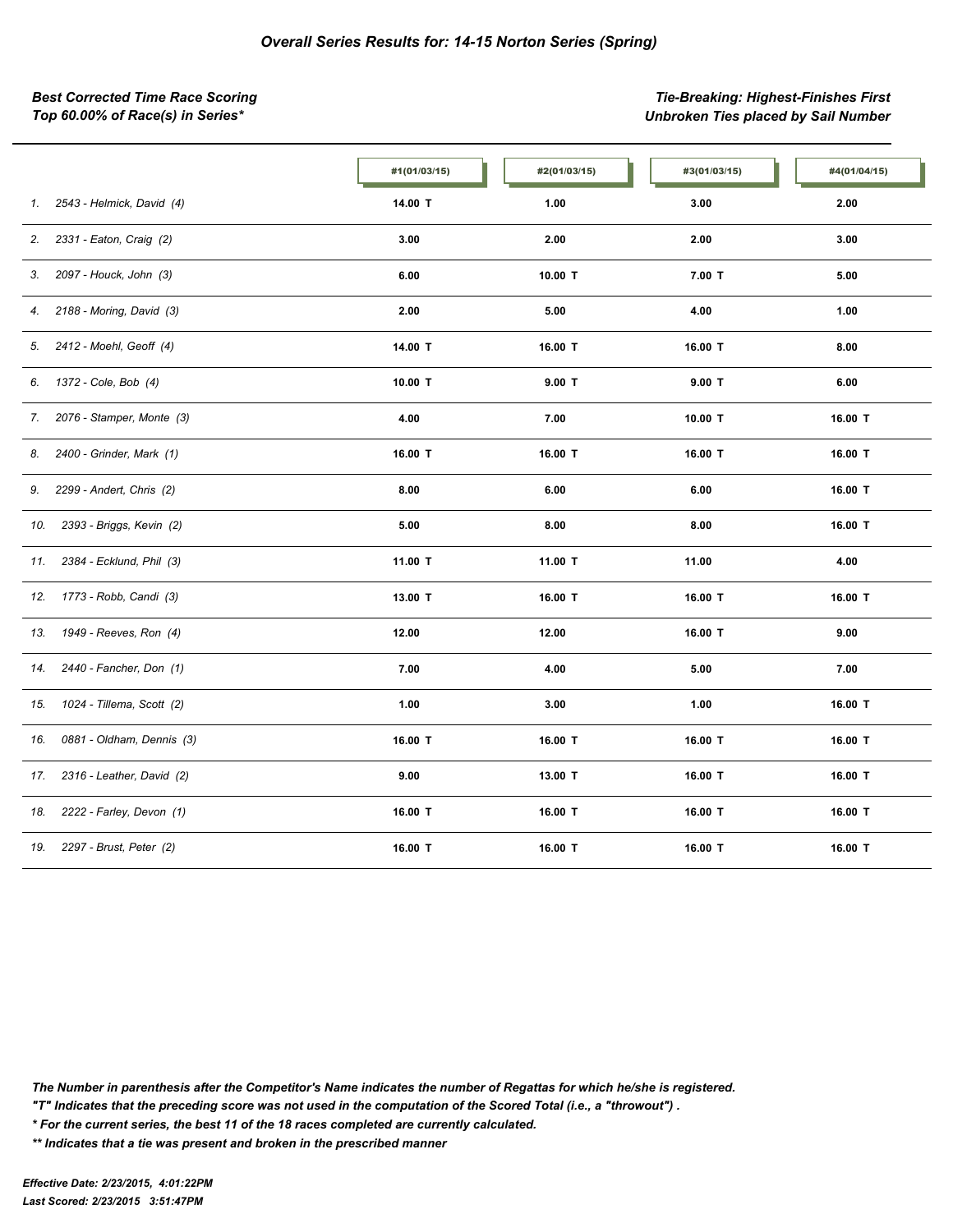|     |                             | #5(01/04/15) | #6(01/04/15) | #7(01/17/15) | #8(01/17/15) |
|-----|-----------------------------|--------------|--------------|--------------|--------------|
| 1.  | 2543 - Helmick, David (4)   | 2.00         | 1.00         | 4.00 T       | 3.00         |
| 2.  | 2331 - Eaton, Craig (2)     | 1.00         | 2.00         | 8.00         | 1.00         |
| 3.  | 2097 - Houck, John (3)      | 6.00         | 5.00         | 1.00         | 10.00 T      |
|     | 4. 2188 - Moring, David (3) | 3.00         | 3.00         | 5.00         | 6.00         |
|     | 5. 2412 - Moehl, Geoff (4)  | 7.00         | 8.00         | 7.00         | 9.00         |
|     | 6. 1372 - Cole, Bob (4)     | 5.00         | 4.00         | 9.00         | 5.00         |
| 7.  | 2076 - Stamper, Monte (3)   | 16.00 T      | 16.00 T      | 11.00 T      | 7.00         |
| 8.  | 2400 - Grinder, Mark (1)    | 16.00 T      | 16.00 T      | 2.00         | 2.00         |
| 9.  | 2299 - Andert, Chris (2)    | 16.00 T      | 16.00 T      | 16.00 T      | 16.00 T      |
| 10. | 2393 - Briggs, Kevin (2)    | 16.00 T      | 16.00 T      | 6.00         | 11.00        |
| 11. | 2384 - Ecklund, Phil (3)    | 8.00         | 7.00         | 3.00         | 8.00         |
|     | 12. 1773 - Robb, Candi (3)  | 16.00 T      | 16.00 T      | 12.00        | 12.00        |
| 13. | 1949 - Reeves, Ron (4)      | 9.00         | 16.00 T      | 13.00 T      | 14.00 T      |
| 14. | 2440 - Fancher, Don (1)     | 4.00         | 6.00         | 16.00 T      | 16.00 T      |
| 15. | 1024 - Tillema, Scott (2)   | 16.00 T      | 16.00 T      | 16.00 T      | 16.00 T      |
| 16. | 0881 - Oldham, Dennis (3)   | 16.00 T      | 16.00 T      | 16.00 T      | 13.00        |
| 17. | 2316 - Leather, David (2)   | 16.00 T      | 16.00 T      | 14.00 T      | 15.00 T      |
| 18. | 2222 - Farley, Devon (1)    | 16.00 T      | 16.00 T      | 10.00        | 4.00         |
| 19. | 2297 - Brust, Peter (2)     | 16.00 T      | 16.00 T      | 16.00 T      | 16.00        |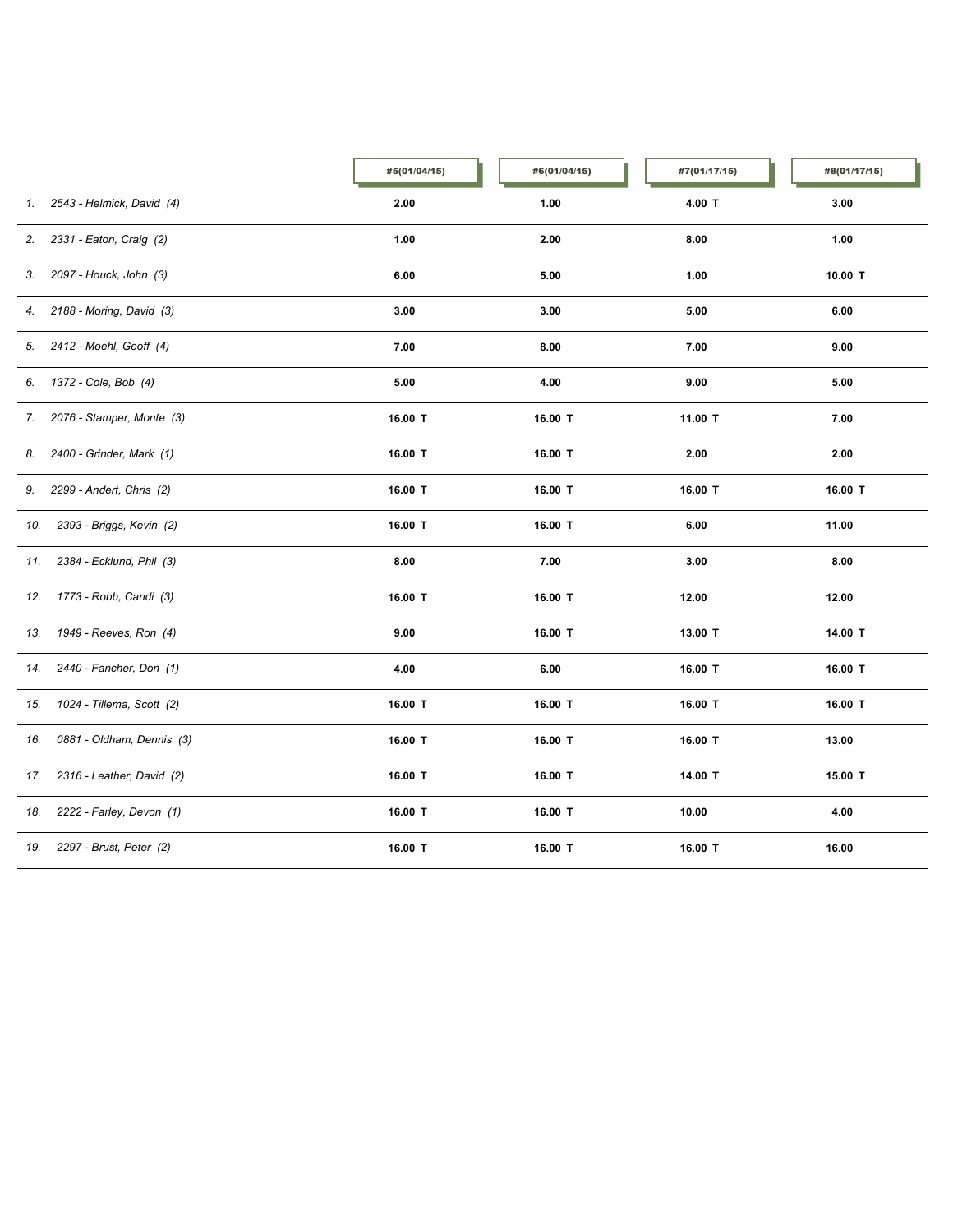|     |                             | #9(01/17/15) | #10(01/18/15) | #11(01/18/15) | #12(02/07/15) |
|-----|-----------------------------|--------------|---------------|---------------|---------------|
| 1.  | 2543 - Helmick, David (4)   | 2.00         | 16.00 T       | 16.00 T       | $9.00$ T      |
| 2.  | 2331 - Eaton, Craig (2)     | 1.00         | 16.00 T       | 16.00 T       | 9.00          |
| 3.  | 2097 - Houck, John (3)      | 10.00 T      | 2.00          | 2.00          | $9.00$ T      |
|     | 4. 2188 - Moring, David (3) | 3.00         | 16.00 T       | 16.00 T       | 3.00          |
|     | 5. 2412 - Moehl, Geoff (4)  | 16.00 T      | 1.00          | 3.00          | 1.00          |
|     | 6. 1372 - Cole, Bob (4)     | 5.00         | 16.00 T       | 16.00 T       | $9.00$ T      |
| 7.  | 2076 - Stamper, Monte (3)   | 6.00         | 16.00 T       | 16.00 T       | 9.00          |
| 8.  | 2400 - Grinder, Mark (1)    | 4.00         | 3.00          | 1.00          | 9.00          |
| 9.  | 2299 - Andert, Chris (2)    | 16.00 T      | 16.00 T       | 16.00         | 9.00          |
| 10. | 2393 - Briggs, Kevin (2)    | 10.00        | 4.00          | 3.00          | 9.00          |
| 11. | 2384 - Ecklund, Phil (3)    | 16.00 T      | 16.00 T       | 16.00 T       | 9.00          |
|     | 12. 1773 - Robb, Candi (3)  | 8.00         | 3.00          | 3.00          | 3.00          |
| 13. | 1949 - Reeves, Ron (4)      | 7.00         | 16.00 T       | 16.00 T       | 5.00          |
|     | 14. 2440 - Fancher, Don (1) | 16.00 T      | 16.00 T       | 16.00 T       | 9.00          |
| 15. | 1024 - Tillema, Scott (2)   | 16.00 T      | 16.00 T       | 16.00         | 9.00          |
| 16. | 0881 - Oldham, Dennis (3)   | 16.00        | 3.00          | 3.00          | 2.00          |
| 17. | 2316 - Leather, David (2)   | 9.00         | $5.00\,$      | 3.00          | 9.00          |
| 18. | 2222 - Farley, Devon (1)    | 9.00         | 16.00 T       | 16.00         | 9.00          |
| 19. | 2297 - Brust, Peter (2)     | 16.00        | 16.00         | 16.00         | 4.00          |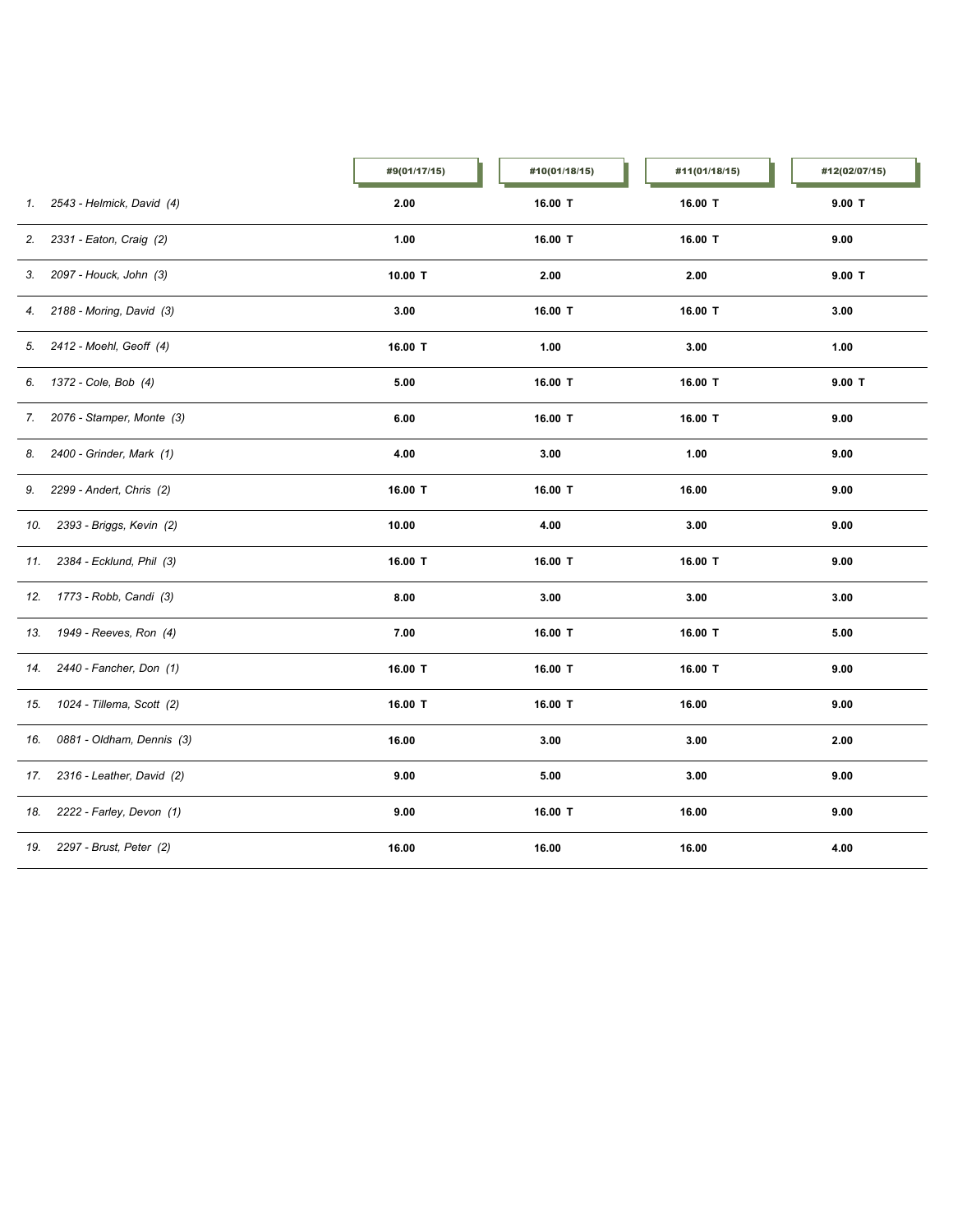|     |                               | #13(02/08/15) | #14(02/08/15) | #15(02/21/15) | #16(02/21/15) |
|-----|-------------------------------|---------------|---------------|---------------|---------------|
|     | 1. 2543 - Helmick, David (4)  | $3.00$ T      | $3.00$ T      | 2.00          | 1.00          |
| 2.  | 2331 - Eaton, Craig (2)       | 9.00          | $9.00$ T      | 12.00 T       | 12.00 T       |
| 3.  | 2097 - Houck, John (3)        | $9.00$ T      | $9.00$ T      | 4.00          | 3.00          |
|     | 4. 2188 - Moring, David (3)   | 9.00          | $9.00$ T      | 12.00 T       | 12.00 T       |
|     | 5. 2412 - Moehl, Geoff (4)    | 1.00          | 2.00          | 12.00 T       | 12.00 T       |
|     | 6. 1372 - Cole, Bob (4)       | 2.00          | 1.00          | 5.00          | 5.00          |
|     | 7. 2076 - Stamper, Monte (3)  | 9.00          | 9.00          | 3.00          | 4.00          |
| 8.  | 2400 - Grinder, Mark (1)      | 9.00          | 9.00          | 12.00         | 12.00         |
| 9.  | 2299 - Andert, Chris (2)      | 9.00          | 9.00          | 1.00          | 2.00          |
| 10. | 2393 - Briggs, Kevin (2)      | 9.00          | 9.00          | 12.00 T       | 12.00 T       |
| 11. | 2384 - Ecklund, Phil (3)      | 9.00          | 9.00          | 7.00          | 7.00          |
|     | 12. 1773 - Robb, Candi (3)    | 3.00          | 3.00          | 12.00         | 12.00         |
| 13. | 1949 - Reeves, Ron (4)        | 4.00          | 4.00          | 8.00          | 8.00          |
|     | 14. 2440 - Fancher, Don (1)   | 9.00          | 9.00          | 12.00         | 12.00         |
|     | 15. 1024 - Tillema, Scott (2) | 9.00          | 9.00          | 12.00         | 12.00         |
| 16. | 0881 - Oldham, Dennis (3)     | 9.00          | 9.00          | 9.00          | 6.00          |
| 17. | 2316 - Leather, David (2)     | 9.00          | 9.00          | 12.00         | 12.00         |
| 18. | 2222 - Farley, Devon (1)      | 9.00          | 9.00          | 12.00         | 12.00         |
| 19. | 2297 - Brust, Peter (2)       | 9.00          | 9.00          | 6.00          | 9.00          |